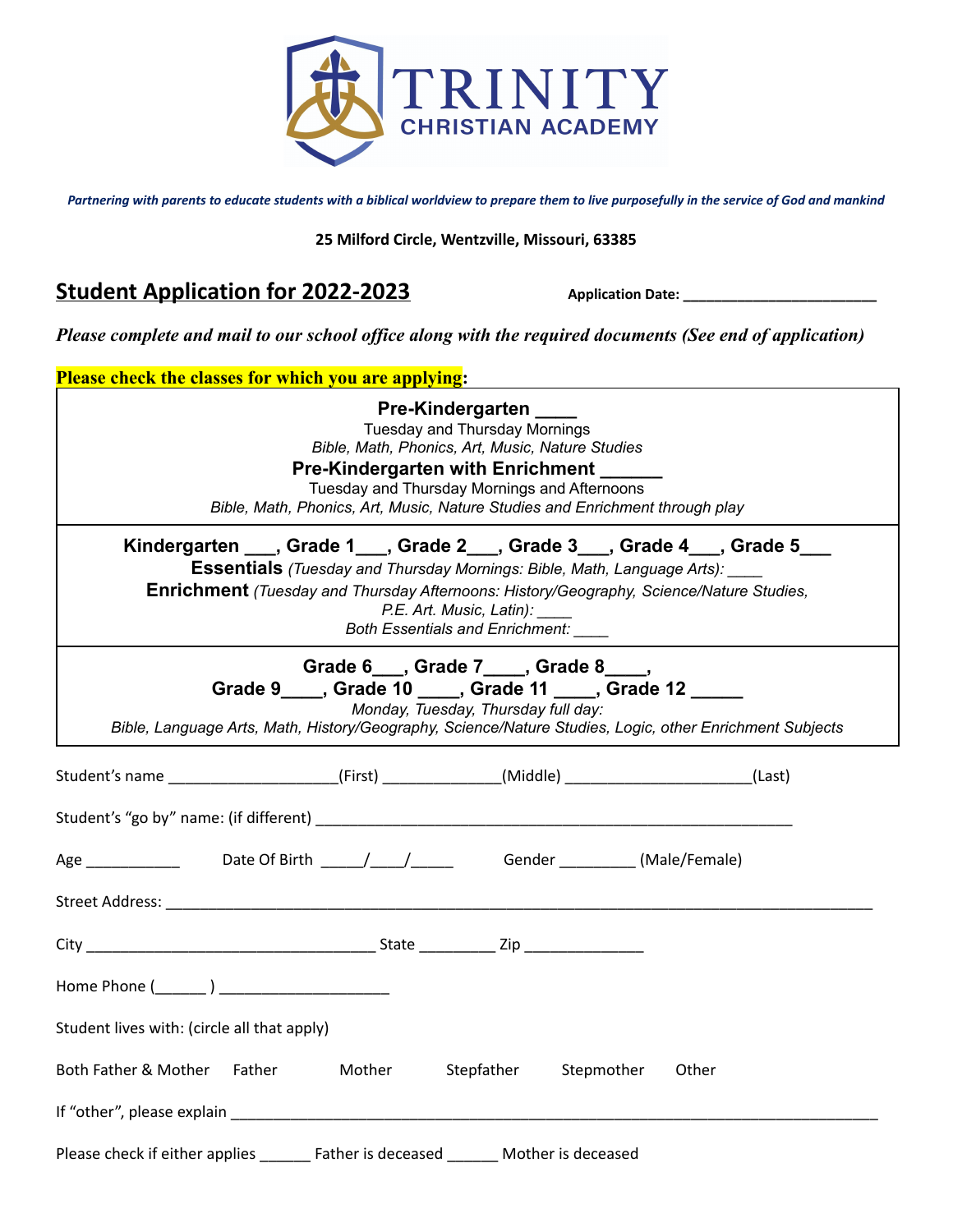|                                                                                        |                 | (First) $\_$                                                                                                          |     | (Last)                                 |
|----------------------------------------------------------------------------------------|-----------------|-----------------------------------------------------------------------------------------------------------------------|-----|----------------------------------------|
|                                                                                        |                 |                                                                                                                       |     |                                        |
|                                                                                        |                 |                                                                                                                       |     | Cell Phone ( ) _______________________ |
| Name of church where you attend                                                        |                 |                                                                                                                       |     |                                        |
|                                                                                        |                 |                                                                                                                       |     |                                        |
| Average number of hours worked weekly outside of home ____________                     |                 |                                                                                                                       |     |                                        |
|                                                                                        |                 |                                                                                                                       |     |                                        |
|                                                                                        |                 |                                                                                                                       |     |                                        |
|                                                                                        |                 |                                                                                                                       |     |                                        |
|                                                                                        |                 |                                                                                                                       |     |                                        |
| Mother's name (custodial parent): ________________(First) ______________________(Last) |                 |                                                                                                                       |     |                                        |
|                                                                                        |                 |                                                                                                                       |     |                                        |
|                                                                                        |                 |                                                                                                                       |     | Cell Phone ( ) _______________________ |
| Name of church where you attend                                                        |                 | <u> 1980 - Johann Barn, amerikan besteman besteman besteman besteman besteman besteman besteman besteman besteman</u> |     |                                        |
|                                                                                        |                 |                                                                                                                       |     |                                        |
| Average number of hours worked weekly outside of home                                  |                 |                                                                                                                       |     |                                        |
|                                                                                        |                 |                                                                                                                       |     |                                        |
|                                                                                        |                 |                                                                                                                       |     |                                        |
|                                                                                        |                 |                                                                                                                       |     |                                        |
|                                                                                        |                 |                                                                                                                       |     |                                        |
|                                                                                        |                 |                                                                                                                       |     |                                        |
| Nearest relative (in addition to the above parents, in case of emergency)              |                 |                                                                                                                       |     |                                        |
|                                                                                        |                 |                                                                                                                       |     |                                        |
|                                                                                        |                 |                                                                                                                       |     |                                        |
|                                                                                        |                 |                                                                                                                       |     |                                        |
| Home Phone ( ) ______________________                                                  |                 |                                                                                                                       |     |                                        |
|                                                                                        |                 |                                                                                                                       |     |                                        |
| Please list all children living at home:                                               |                 |                                                                                                                       |     |                                        |
| <b>Name</b><br>(First name only, unless last name is different)                        | Gender<br>(M/F) | Date Of Birth<br>MM/DD/YYYY                                                                                           | Age | Grade Enrolling in TCA?<br>(Yes or No) |
|                                                                                        |                 |                                                                                                                       |     |                                        |
|                                                                                        |                 |                                                                                                                       |     |                                        |
|                                                                                        |                 |                                                                                                                       |     |                                        |
|                                                                                        |                 |                                                                                                                       |     |                                        |
|                                                                                        |                 |                                                                                                                       |     |                                        |
|                                                                                        |                 |                                                                                                                       |     |                                        |
|                                                                                        |                 |                                                                                                                       |     |                                        |
|                                                                                        |                 |                                                                                                                       |     |                                        |
|                                                                                        |                 |                                                                                                                       |     |                                        |
|                                                                                        |                 |                                                                                                                       |     |                                        |

## **Educational Information:**

1. Please describe the type of instruction that your child has previously received (i.e. home, private, public). Also include the length of instruction (in years) for each type and the name of the last school attended.

**\_\_\_\_\_\_\_\_\_\_\_\_\_\_\_\_\_\_\_\_\_\_\_\_\_\_\_\_\_\_\_\_\_\_\_\_\_\_\_\_\_\_\_\_\_\_\_\_\_\_\_\_\_\_\_\_\_\_\_\_\_\_\_\_\_\_\_\_\_\_\_\_\_\_\_\_\_\_\_\_\_\_\_\_\_\_\_ \_\_\_\_\_\_\_\_\_\_\_\_\_\_\_\_\_\_\_\_\_\_\_\_\_\_\_\_\_\_\_\_\_\_\_\_\_\_\_\_\_\_\_\_\_\_\_\_\_\_\_\_\_\_\_\_\_\_\_\_\_\_\_\_\_\_\_\_\_\_\_\_\_\_\_\_\_\_\_\_\_\_\_\_\_\_\_\_\_\_**

**\_\_\_\_\_\_\_\_\_\_\_\_\_\_\_\_\_\_\_\_\_\_\_\_\_\_\_\_\_\_\_\_\_\_\_\_\_\_\_\_\_\_\_\_\_\_\_\_\_\_\_\_\_\_\_\_\_\_\_\_\_\_\_\_\_\_\_\_\_\_\_\_\_\_\_\_\_\_\_\_\_\_\_\_**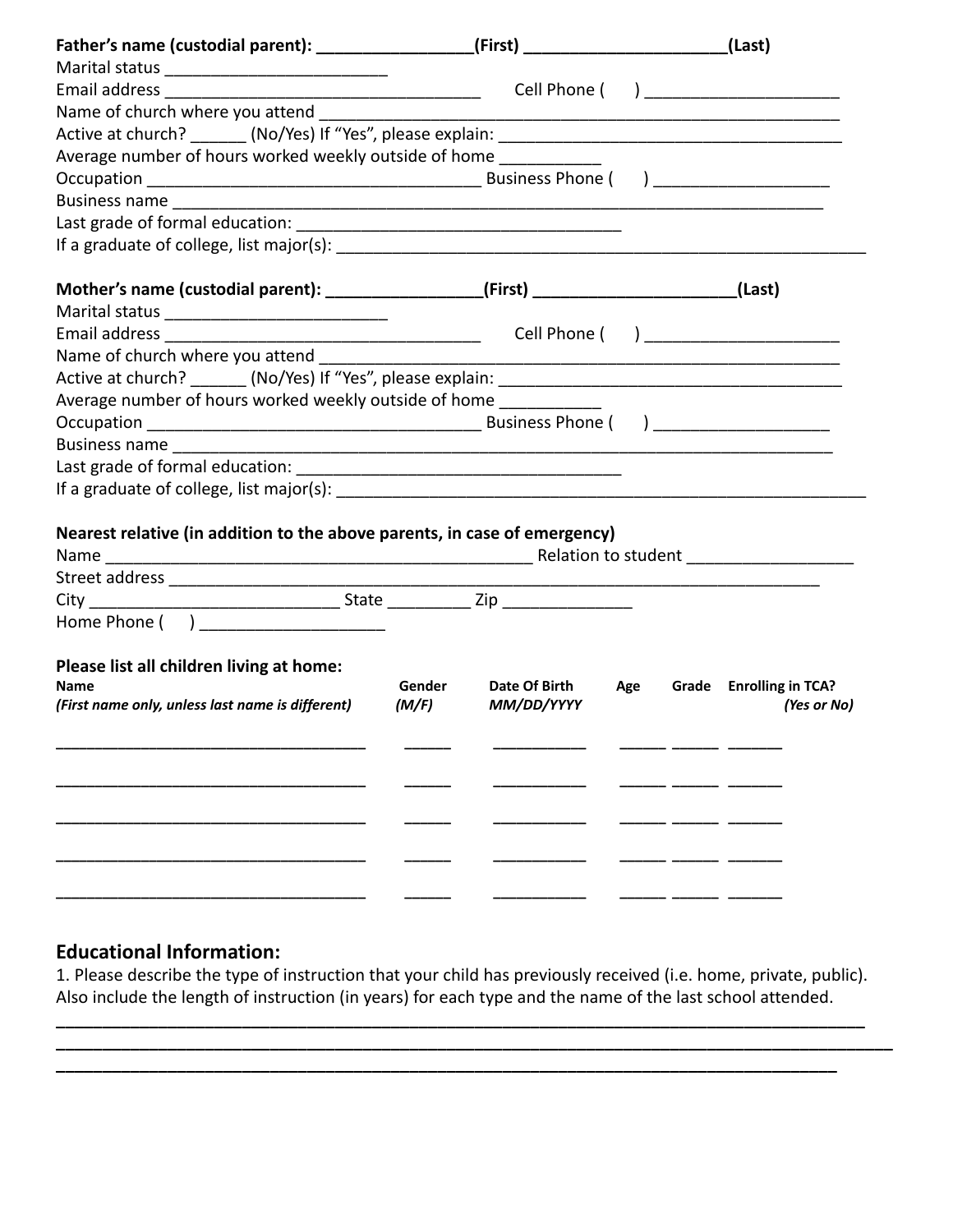2. If you homeschooled, please list the curriculum you have used:

| 3. In general, how would you rate your child's academic ability?                                                                                                                                                                                                                   |                                                                                                                                                                                                                                    |                                                                                                                                                |                                                                    |                                                          |
|------------------------------------------------------------------------------------------------------------------------------------------------------------------------------------------------------------------------------------------------------------------------------------|------------------------------------------------------------------------------------------------------------------------------------------------------------------------------------------------------------------------------------|------------------------------------------------------------------------------------------------------------------------------------------------|--------------------------------------------------------------------|----------------------------------------------------------|
| Above Average                                                                                                                                                                                                                                                                      | Average                                                                                                                                                                                                                            | Slightly Below Average                                                                                                                         | <b>Below Average</b>                                               |                                                          |
|                                                                                                                                                                                                                                                                                    |                                                                                                                                                                                                                                    |                                                                                                                                                |                                                                    |                                                          |
|                                                                                                                                                                                                                                                                                    |                                                                                                                                                                                                                                    | 4. In general, how would you rate your child's level of interest in learning?                                                                  |                                                                    |                                                          |
| Above Average                                                                                                                                                                                                                                                                      | Average                                                                                                                                                                                                                            | Slightly Below Average                                                                                                                         | <b>Below Average</b>                                               |                                                          |
|                                                                                                                                                                                                                                                                                    |                                                                                                                                                                                                                                    |                                                                                                                                                |                                                                    |                                                          |
| Speech/Language Therapy<br>Vision Therapy<br>$\bullet$<br><b>Occupational Therapy</b><br>$\bullet$<br>Physical Therapy<br>$\bullet$<br>$\bullet$<br>$\bullet$<br>Diagnosed with<br>a hearing or vision impairment<br>$\bullet$<br>$\bullet$<br>$\bullet$                           | Early Childhood Special Education/First Steps<br>Individual/Group Family Counseling<br>Treated/diagnosed with ADD or ADHD<br>Attended academic tutoring or remediation of any kind<br>a previous school or cooperative environment | 5. Please circle "yes" or "no": Has your child attended with any of the following:<br>Received services, accommodations, or modifications from | Yes<br>Yes<br>Yes<br>Yes<br>Yes<br>Yes<br>Yes<br>Yes<br>Yes<br>Yes | No<br>No<br>No<br>No<br>No<br>No<br>No<br>No<br>No<br>No |
| 6. Does the student struggle with<br>Reading fluency at grade level<br><b>Reading Comprehension</b><br>Memorizing math facts<br>Handwriting/Fine Motor Skills<br>$\bullet$<br><b>Gross Motor Skills</b><br>Impulsivity or attention<br><b>Sensory Processing</b><br>Social anxiety |                                                                                                                                                                                                                                    |                                                                                                                                                | Yes<br>Yes<br>Yes<br>Yes<br>Yes<br>Yes<br>Yes<br>Yes               | No<br>No<br>No<br>No<br>No<br>No<br>No<br>No             |

\_\_\_\_\_\_\_\_\_\_\_\_\_\_\_\_\_\_\_\_\_\_\_\_\_\_\_\_\_\_\_\_\_\_\_**\_\_\_\_\_\_\_\_\_\_\_\_\_\_\_\_\_\_\_\_\_\_\_\_\_\_\_\_\_\_\_\_\_\_\_\_\_\_\_\_\_\_\_\_\_\_\_\_\_\_\_\_\_\_\_**

If "Yes" to any of these questions, please provide additional information. Use a separate sheet if needed.

(Contact Karen Wall if you have any academic questions related to this questionnaire:kwall @tcamo.com. To ensure your child's success at TCA,it is vital that you communicate academic and emotional struggles - past and present - with your child's teacher.)

\_\_\_\_\_\_\_\_\_\_\_\_\_\_\_\_\_\_\_\_\_\_\_\_\_\_\_\_\_\_\_\_\_\_\_\_\_\_\_\_\_\_\_\_\_\_\_\_\_\_\_\_\_\_\_\_\_\_\_\_\_\_\_\_\_\_\_\_\_\_\_\_\_\_\_\_\_\_\_\_\_\_\_\_\_\_\_\_\_\_\_\_\_\_\_\_\_\_ \_\_\_\_\_\_\_\_\_\_\_\_\_\_\_\_\_\_\_\_\_\_\_\_\_\_\_\_\_\_\_\_\_\_\_\_\_\_\_\_\_\_\_\_\_\_\_\_\_\_\_\_\_\_\_\_\_\_\_\_\_\_\_\_\_\_\_\_\_\_\_\_\_\_\_\_\_\_\_\_\_\_\_\_\_\_\_\_\_\_\_\_\_\_\_\_\_\_ \_\_\_\_\_\_\_\_\_\_\_\_\_\_\_\_\_\_\_\_\_\_\_\_\_\_\_\_\_\_\_\_\_\_\_\_\_\_\_\_\_\_\_\_\_\_\_\_\_\_\_\_\_\_\_\_\_\_\_\_\_\_\_\_\_\_\_\_\_\_\_\_\_\_\_\_\_\_\_\_\_\_\_\_\_\_\_\_\_\_\_\_\_\_\_\_\_\_ \_\_\_\_\_\_\_\_\_\_\_\_\_\_\_\_\_\_\_\_\_\_\_\_\_\_\_\_\_\_\_\_\_\_\_\_\_\_\_\_\_\_\_\_\_\_\_\_\_\_\_\_\_\_\_\_\_\_\_\_\_\_\_\_\_\_\_\_\_\_\_\_\_\_\_\_\_\_\_\_\_\_\_\_\_\_\_\_\_\_\_\_\_\_\_\_\_\_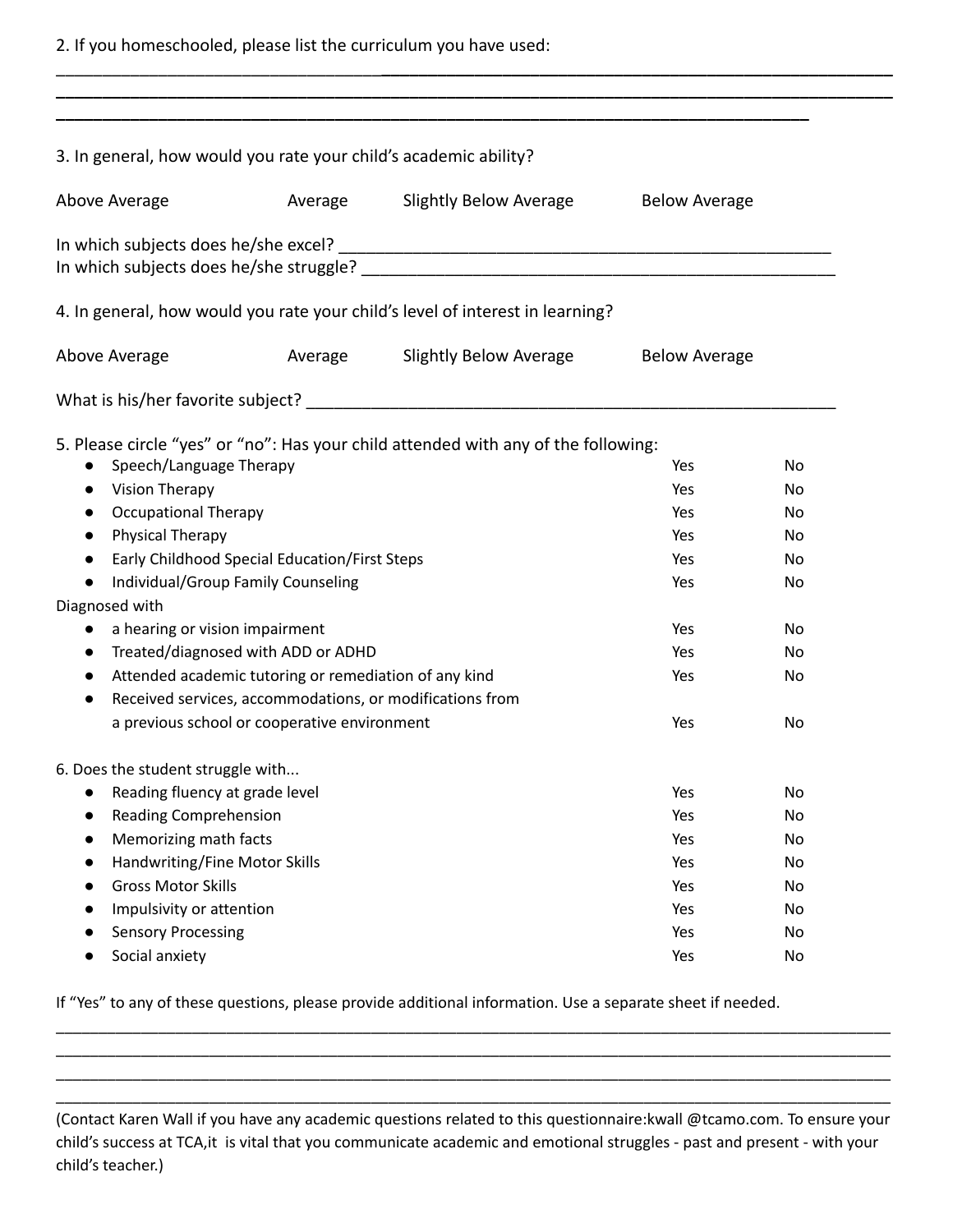| 7. What virtues would you most like to see developed in your student? |  |  |  |
|-----------------------------------------------------------------------|--|--|--|
|-----------------------------------------------------------------------|--|--|--|

| 8. Are there any known medical, psychological, mental, emotional, or learning differences that could have any<br>impact on the applicant's ability to flourish in a rigorous academic environment? _______<br>If yes, please explain: |
|---------------------------------------------------------------------------------------------------------------------------------------------------------------------------------------------------------------------------------------|
| 9. Does your student enjoy working at home to complete their school work? __________________________<br>If no, please explain                                                                                                         |
| <b>Family Questionnaire:</b>                                                                                                                                                                                                          |
| 2. Are you prepared to oversee the off-campus component of homeschooling (including math, language arts,                                                                                                                              |
|                                                                                                                                                                                                                                       |
| 4. Is either parent, step-parent, or guardian opposed to a Christian education? ___________                                                                                                                                           |
| 5. How do you promote spiritual values in the home? Describe the ways in which you integrate your faith into                                                                                                                          |
|                                                                                                                                                                                                                                       |
| 6. Why did you choose the University-Model to educate your child? __________________________________                                                                                                                                  |
|                                                                                                                                                                                                                                       |
| 7. Besides the education of your child, how can we, as a school, serve you? __________________________________                                                                                                                        |